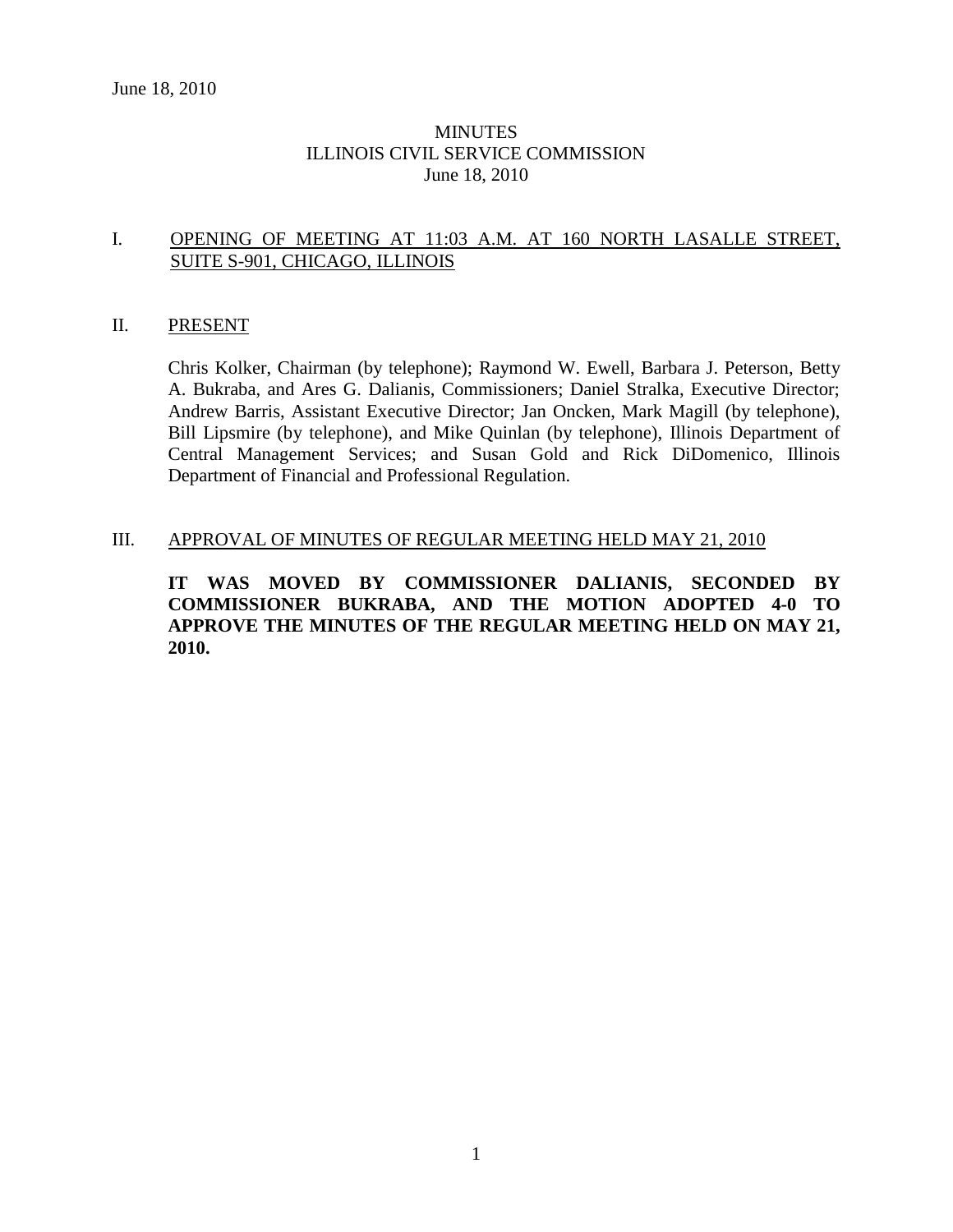# EXEMPTIONS UNDER SECTION 4d(3) OF THE PERSONNEL CODE

# A. Report on Exempt Positions

|                                       | Total            | No. of Exempt |
|---------------------------------------|------------------|---------------|
| Agency                                | <b>Employees</b> | Positions     |
|                                       |                  |               |
|                                       |                  |               |
|                                       |                  |               |
|                                       |                  |               |
|                                       |                  |               |
| Central Management Services 1,425 115 |                  |               |
| Children and Family Services 3,015 48 |                  |               |
|                                       |                  |               |
|                                       |                  |               |
|                                       |                  |               |
|                                       |                  |               |
|                                       |                  |               |
|                                       |                  |               |
|                                       |                  |               |
|                                       |                  |               |
|                                       |                  |               |
|                                       |                  |               |
|                                       |                  |               |
|                                       |                  |               |
|                                       |                  |               |
|                                       |                  |               |
|                                       |                  |               |
|                                       |                  |               |
|                                       |                  |               |
|                                       |                  |               |
|                                       |                  |               |
|                                       |                  |               |
|                                       |                  |               |
|                                       |                  |               |
|                                       |                  |               |
|                                       |                  |               |
|                                       |                  |               |
|                                       |                  |               |
|                                       |                  |               |
|                                       |                  |               |
|                                       |                  |               |
|                                       |                  |               |
|                                       |                  |               |
|                                       |                  |               |
|                                       |                  |               |
|                                       |                  |               |
|                                       |                  |               |
|                                       |                  |               |
|                                       |                  |               |
|                                       |                  |               |
|                                       |                  |               |
|                                       |                  |               |
|                                       |                  |               |
|                                       |                  |               |
|                                       |                  |               |
|                                       |                  |               |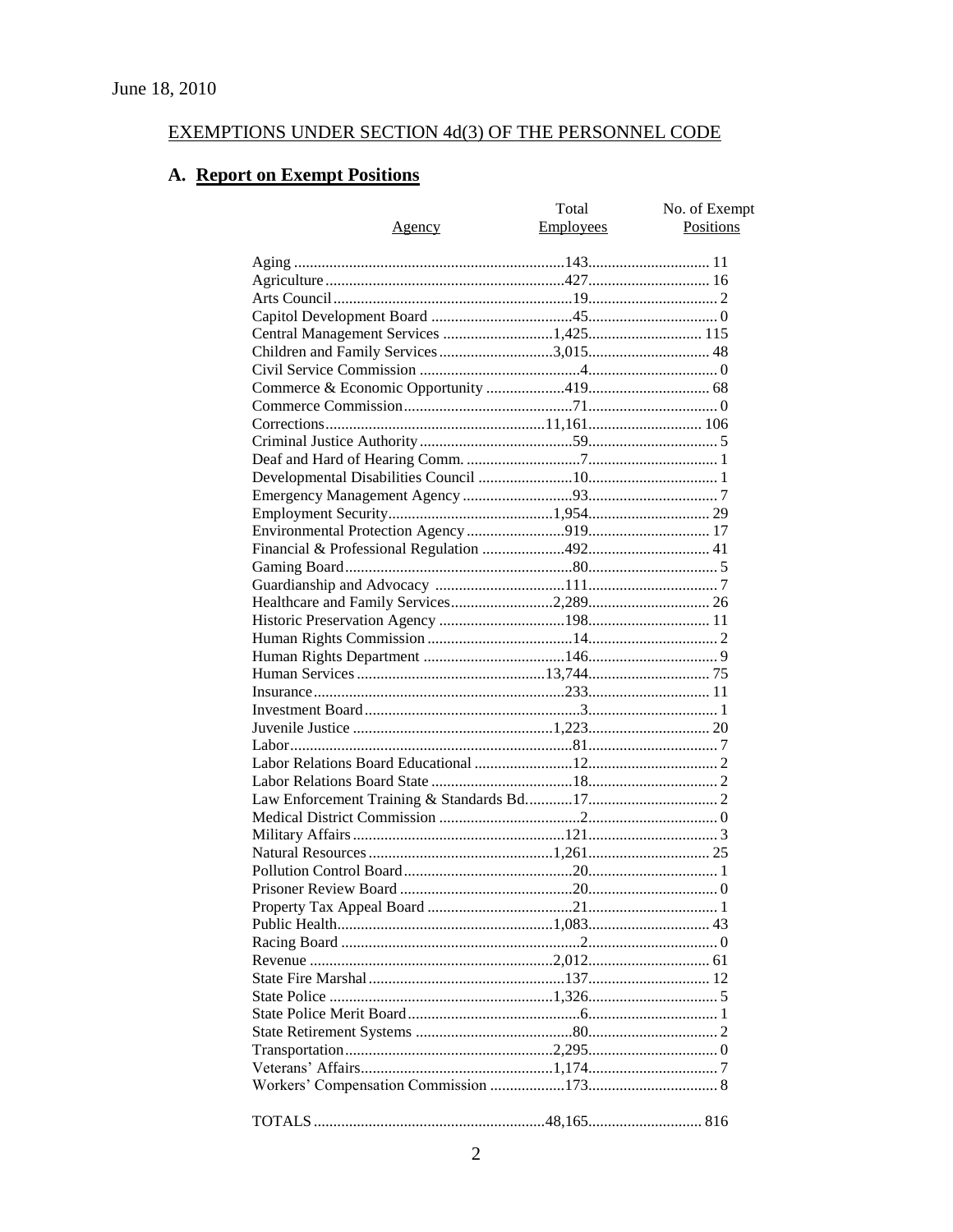### **B. Governing Rule – Section 1.142 Jurisdiction B Exemptions**

- a) The Civil Service Commission shall exercise its judgment when determining whether a position qualifies for exemption from Jurisdiction B under Section 4d(3) of the Personnel Code. The Commission will consider any or all of the following factors inherent in the position and any other factors deemed relevant to the request for exemption:
	- 1) The amount and scope of principal policy making authority;
	- 2) The amount and scope of principal policy administering authority;
	- 3) The amount of independent authority to represent the agency, board or commission to individuals, legislators, organizations or other agencies relative to programmatic responsibilities;
	- 4) The capability to bind the agency, board or commission to a course of action;
	- 5) The nature of the program for which the position has principal policy responsibility;
	- 6) The placement of the position on the organizational chart of the agency, board or commission;
	- 7) The mission, size and geographical scope of the organizational entity or program within the agency, board or commission to which the position is allocated or detailed.
- b) The Commission may, upon its own action after 30 days notice to the Director of Central Management Services or upon the recommendation of the Director of the Department of Central Management Services, rescind the exemption of any position that no longer meets the requirements for exemption set forth in subsection (a). However, rescission of an exemption shall be approved after the Commission has determined that an adequate level of managerial control exists in exempt status that will insure responsive and accountable administrative control of the programs of the agency, board or commission.
- c) For all positions currently exempt by action of the Commission, the Director of Central Management Services shall inform the Commission promptly in writing of all changes in essential functions, reporting structure, working title, work location, position title, position number or specialized knowledge, skills, abilities, licensure or certification.
- d) Prior to granting an exemption from Jurisdiction B under Section 4d(3) of the Personnel Code, the Commission will notify the incumbent of the position, if any, of its proposed action. The incumbent may appear at the Commission meeting at which action is to be taken and present objections to the exemption request.

(Source: Amended at 34 Ill. Reg. 3485, effective March 3, 2010)

\* \* \*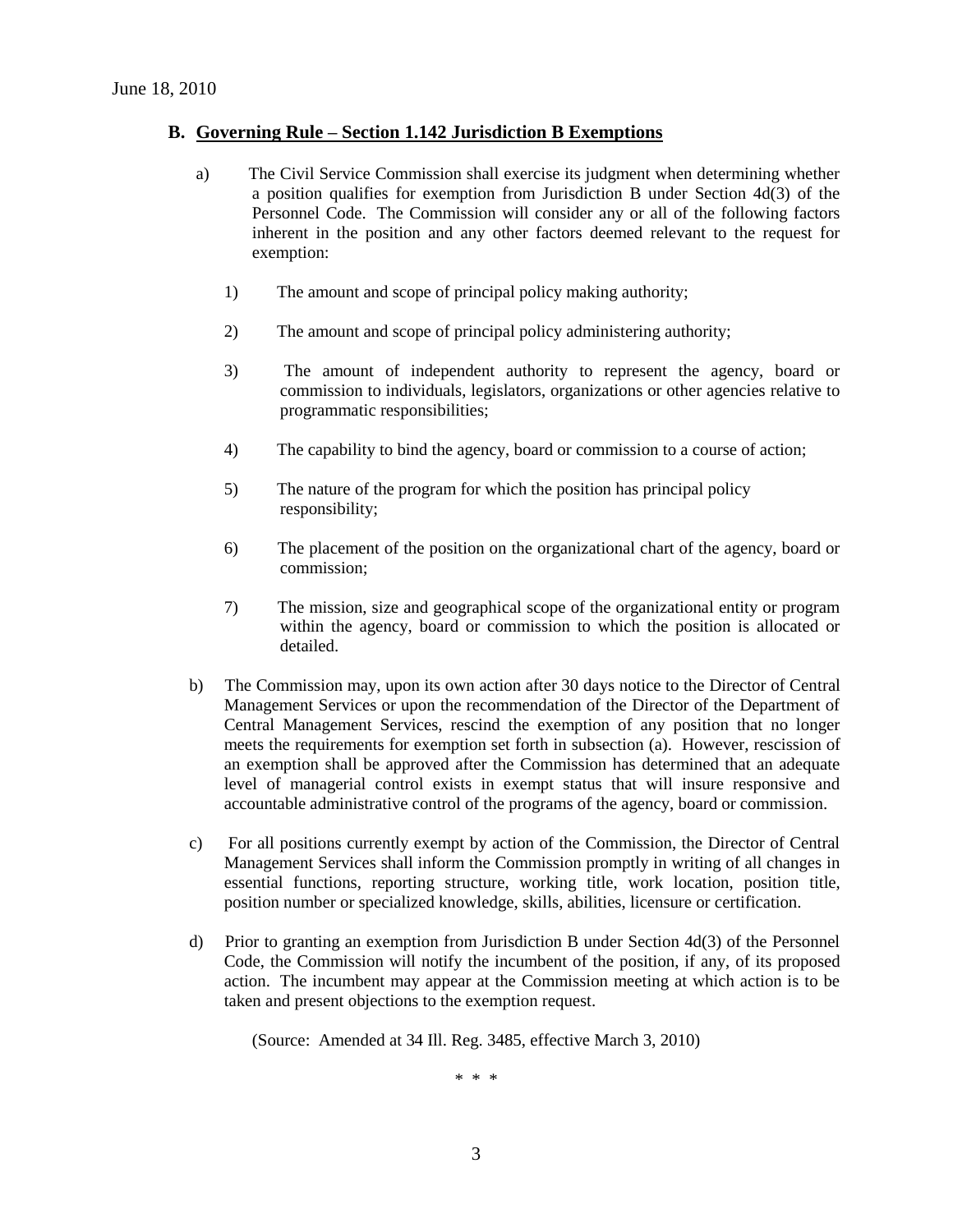### C. **Requests for 4d(3) Exemption**

- As to Items C1 and C2, the agency requested that these be continued to the July meeting as they are working on a larger reorganization. Staff had no objection to this request.
- $\bullet$ As to Item D, the agency requested on June 17, 2010 that this request be withdrawn.
- As to Item E, this request is for the Superintendent of Schools in the Division of  $\bullet$ Rehabilitative Services in the Department of Human Services. This position reports to the Associate Director of Rehabilitation Services who reports to a statutory Assistant Secretary.

This position is responsible for the total administration of educational services for the Illinois School for the Deaf which has approximately 300 students and the Illinois School for the Visually Impaired which has approximately 100 students. Both these schools provide education through the high school level. There is a similar exempt position in the Department of Corrections, but that is its own school district. This is not its own school district but has all of the same educational programming responsibilities. It has primary responsible for the operation of these two schools. For these reasons, Staff recommended approval of this request. Chairman Kolker inquired whether these schools were located in Jacksonville. Mark Magill indicated that was correct.

Lilia Teninty, Director of the Division of Developmental Disabilities, Illinois Department of Human Services, joined the meeting by telephone.

As to Item F, this request is for the Associate Deputy Director for the State Operated Developmental Centers in the Division of Mental Health in the Department of Human Services. This position reports to the Deputy Director who reports to a statutory Assistant Secretary.

This program is responsible for the total operation of eight State Operated Developmental Centers statewide with a client population of 2100. There are 4500 employees in these State Operated Developmental Centers. These are residential facilities serving developmentally disabled residents of the State. Given the nature and size of the program, Staff recommended approval of this request after discussing with the agency a minor reorganization it is going through. Three of the State Operated Developmental Centers presently have 4d(3) exempt Assistant Directors. The agency has agreed to the ultimate rescission of these three exemptions. One it can process immediately due to its vacancy though the other two will occur in the future. The agency has agreed to change the Additional/Identical code for these two positions so that it will be unable to appoint anyone to these positions until the exempt status is rescinded. Chairman Kolker inquired as to the bargaining unit status of the Assistant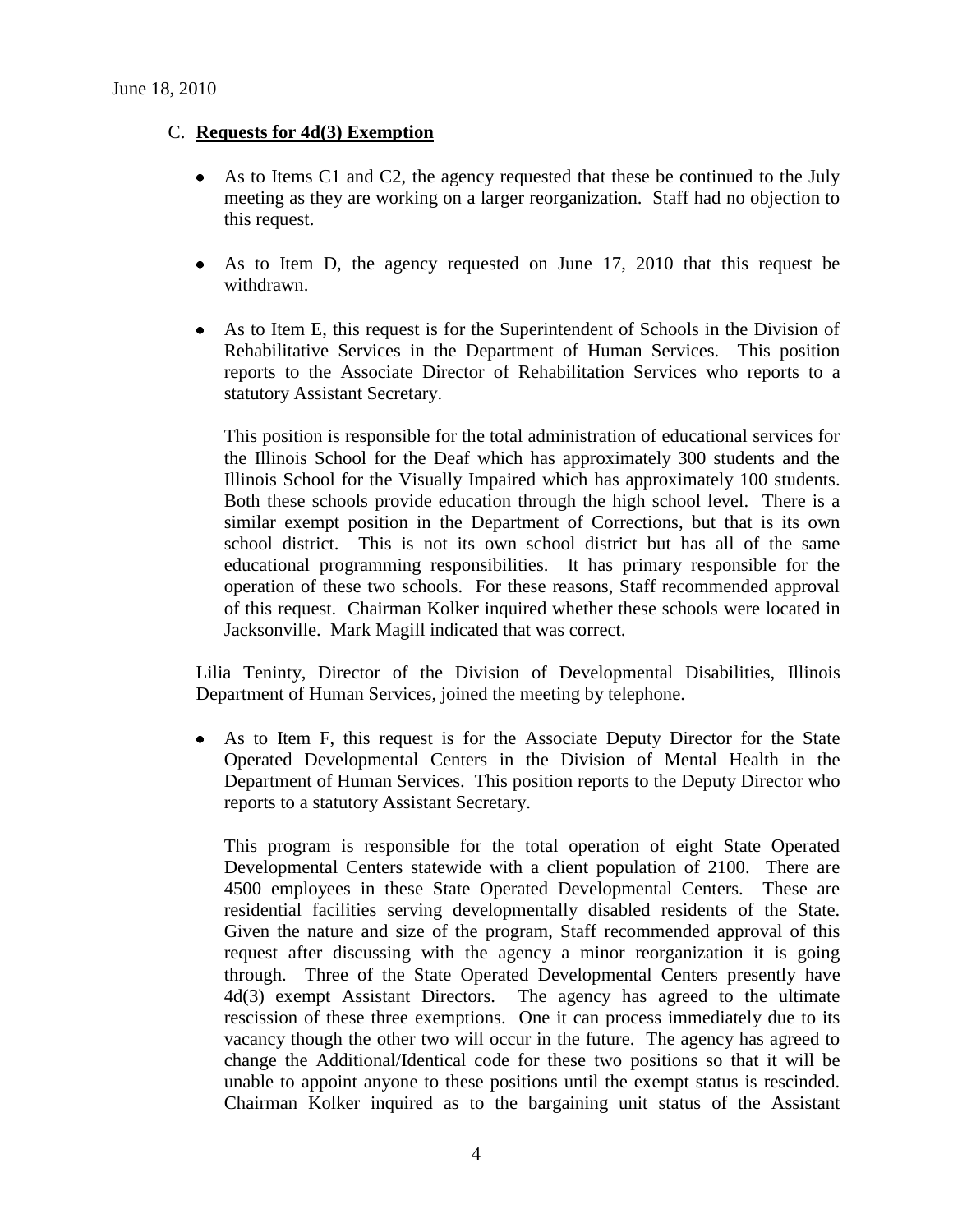Director positions and Lilia Teninty responded that they were management positions. Commissioner Peterson inquired as to the status of Howe Developmental Center. Lilia Teninty reported that it was closing effective June 30, 2010. The staff at Howe Developmental Center has either accepted transfers to other positions in the agency or has been offered positions but turned them down.

**IT WAS MOVED BY COMMISSIONER PETERSON, SECONDED BY COMMISSIONER DALIANIS, AND THE MOTION ADOPTED 5-0 TO GRANT AND CONTINUE THE REQUESTS FOR 4D(3) EXEMPTION FOR THE FOLLOWING POSITIONS:**

#### **The following 4d(3) exemption requests were granted on June 18, 2010:**

| <b>Position Number</b>  | 40070-10-41-200-00-20                                           |
|-------------------------|-----------------------------------------------------------------|
| <b>Position Title</b>   | Senior Public Service Administrator                             |
| Bureau/Division         | <b>Rehabilitation Services</b>                                  |
| <b>Functional Title</b> | Superintendent of Schools, Division of Rehabilitation Services  |
| Incumbent               | Vacant                                                          |
| Supervisor              | Associate Director, Rehabilitation Services, who reports to the |
|                         | Assistant Secretary, who reports to the Secretary               |
| Location                | <b>Morgan County</b>                                            |

#### **E. Illinois Department of Human Services**

#### **F. Illinois Department of Human Services**

| <b>Position Number</b>  | 40070-10-66-200-10-01                                        |  |
|-------------------------|--------------------------------------------------------------|--|
| <b>Position Title</b>   | Senior Public Service Administrator                          |  |
| Bureau/Division         | Office of the Director                                       |  |
| <b>Functional Title</b> | Associate Deputy Director of State Operated Developmental    |  |
|                         | Center Operations, Division of Developmental Disabilities    |  |
| Incumbent               | Vacant                                                       |  |
|                         | Deputy Director for State Operated Developmental Facilities, |  |
| Supervisor              | who reports to the Assistant Secretary, who reports to the   |  |
|                         | Secretary                                                    |  |
| Location                | <b>Cook County</b>                                           |  |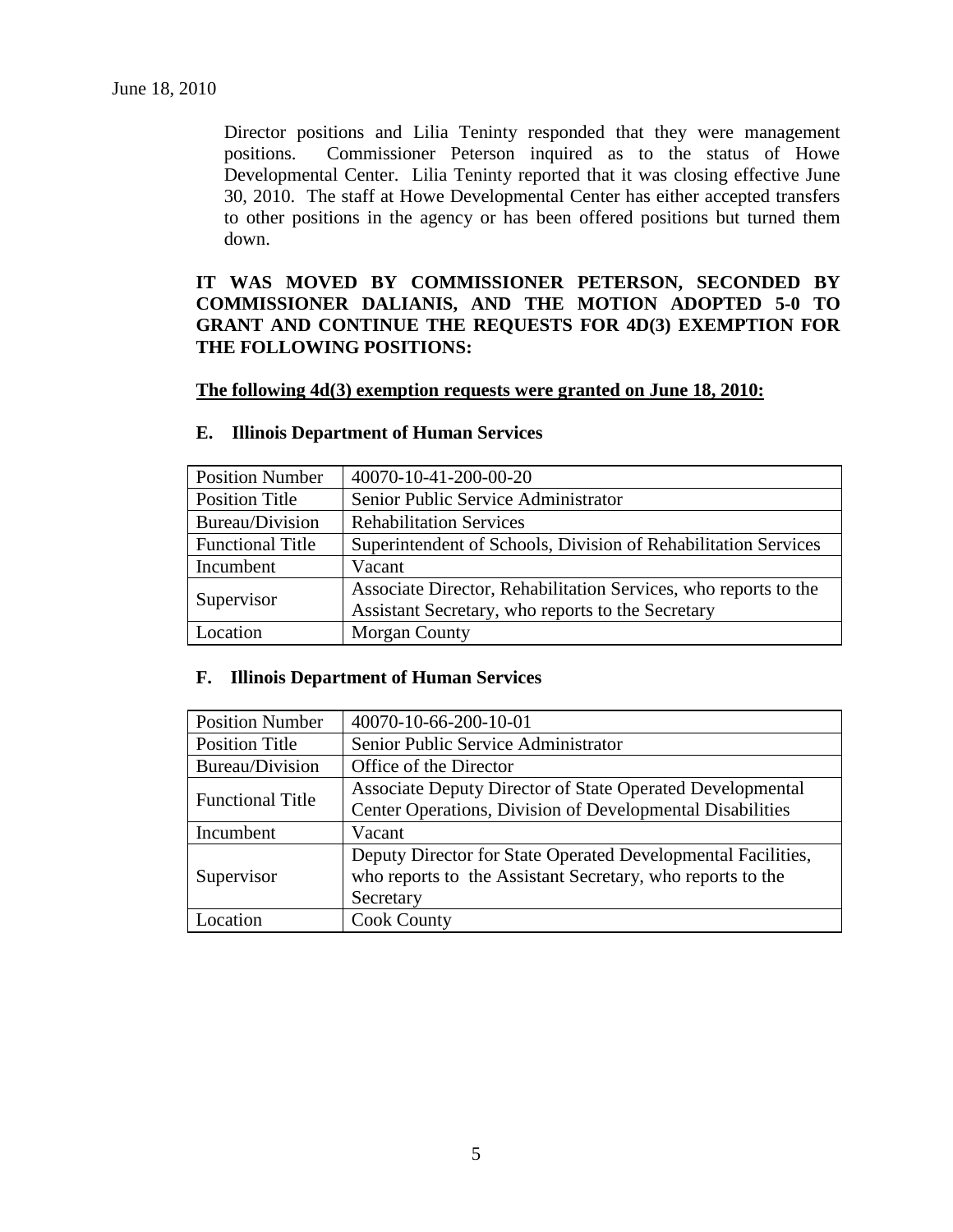### **The following 4d(3) exemption requests were continued on June 18, 2010:**

| <b>Position Number</b>  | 40070-12-00-200-00-01               |  |
|-------------------------|-------------------------------------|--|
| <b>Position Title</b>   | Senior Public Service Administrator |  |
| Bureau/Division         | Office of the Director              |  |
| <b>Functional Title</b> | Deputy Director                     |  |
| Incumbent               | Vacant                              |  |
| Supervisor              | Director                            |  |
| Location                | <b>Franklin County</b>              |  |

### **C1. Illinois Department of Natural Resources**

### **C2. Illinois Department of Natural Resources**

| <b>Position Number</b>  | 40070-12-00-600-00-01                        |  |
|-------------------------|----------------------------------------------|--|
| Position Title          | Senior Public Service Administrator          |  |
| Bureau/Division         | Office of the Director                       |  |
| <b>Functional Title</b> | Manager of the Illinois Coastal Zone Program |  |
| Incumbent               | Vacant                                       |  |
| Supervisor              | Director                                     |  |
| Location                | <b>Cook County</b>                           |  |

## IV. CONSIDERATION OF THE STATUS OF PRIVATE SECRETARIES EXEMPT FROM JURISDICTION B OF THE PERSONNEL CODE

Executive Director Stralka requested this matter be continued an additional month to July 16, 2010 as he will be meeting with representatives of Illinois Department of Central Management Services to discuss this issue later this month.

Executive Director Stralka reported on the status of the implementation of the new procurement model as set forth in SB51 which takes effect July 1, 2010. This new model may impact the continued 4d(3) exemption of many positions involved in the present procurement process. Responding to a Commission inquiry in this regard, both Central Management Services and the Executive Ethics Commission were of the opinion that the exemptions for these be continued for a short period of time to allow for a smooth transition. It was the Staff recommendation and the consensus of the Commissioners to proceed in this manner.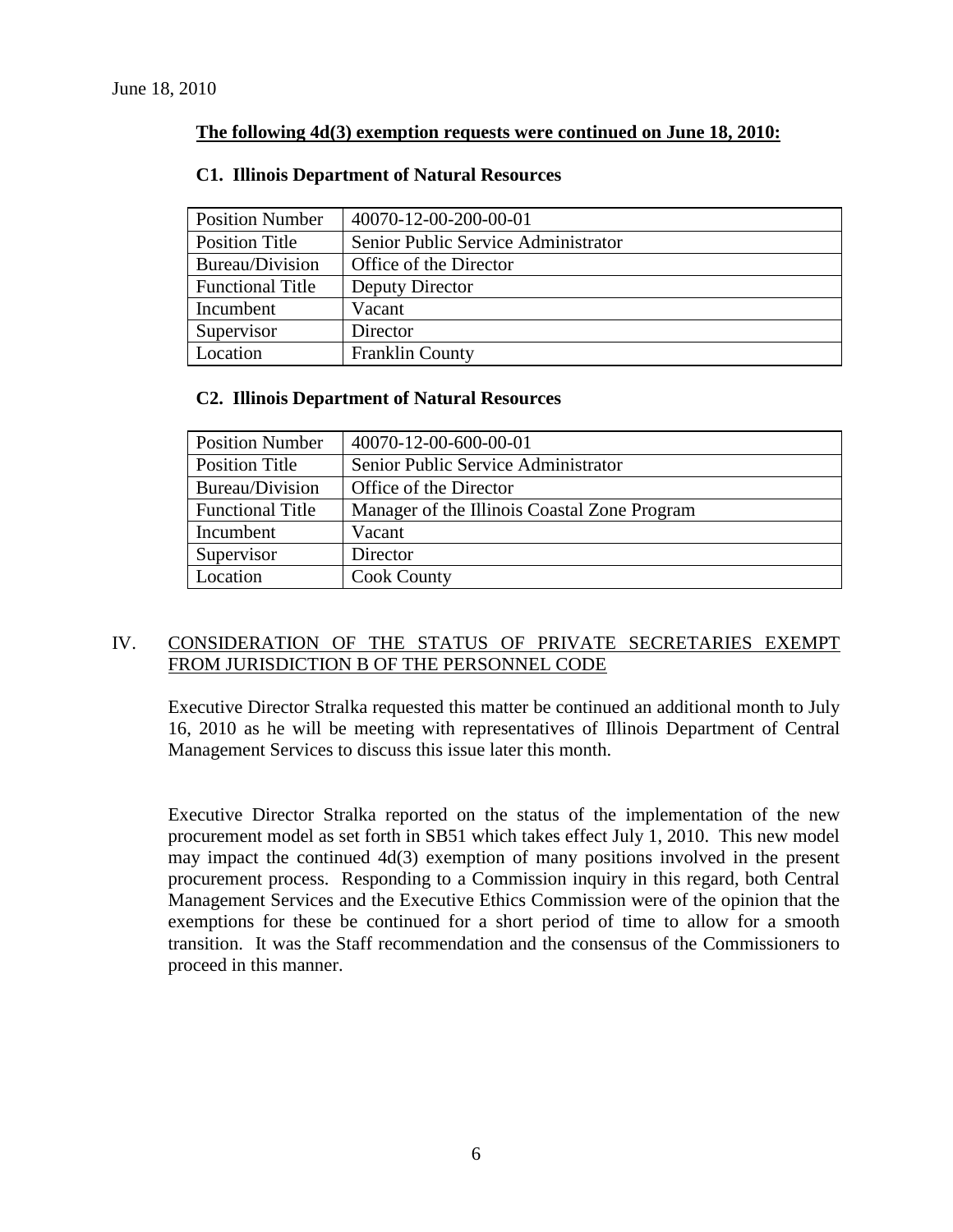## V. CLASS SPECIFICATIONS

The following class titles were submitted for creation and revision by the Director of Central Management Services:

## **A. Human Rights Mediation Supervisor Human Rights Mediator**

Staff Analysis: Regarding the creation of the Human Rights Mediation Supervisor class specification and the revision to the Human Rights Mediator class, Assistant Executive Director Barris inquired from Bill Lipsmire at Central Management Services about the number of persons in mediator positions which required a Supervisor class. Lipsmire indicated that at the time the Department of Human Rights requested the class study there were two persons in mediator positions but currently there were currently no persons in mediator positions. Upon hearing this, Assistant Executive Director Barris inquired why a supervisory class was needed if there was no one in the subordinate class. Lipsmire indicated that the legislature's failure to provide a working budget for agencies made it difficult to predict when a new mediation program would be fully operational. Lipsmire represented that the above specifications are "descriptive of the work being done or that will be done" because the agency is creating a new system for managing "timely and accurate mediation decisions" through the creation of a different division in which additional staff mediators will be established including a new position in Springfield. The supervisor class is necessary to structure the program and supervise employees – once a working budget is established and the program can be implemented.

## **B. Internal Auditor Chief**

Staff Analysis**:** Assistant Executive Director Barris reported that the request for the creation of the Internal Auditor Chief classification was withdrawn by Central Management Services prior to the meeting.

### **C. Health Services Investigator II, Option C (Pharmacy) Drug Compliance Investigator**

Staff Analysis: Regarding the Health Services Investigator II and Drug Compliance Investigator class revisions, Assistant Executive Director Barris explained that the revisions to the educational requirements were necessary for compliance with the Illinois Pharmacy Practice Act. An agreement to the proposed revisions was reached with the collective bargaining representative.

### **D. Liquor Control Special Agent II**

Staff Analysis: Regarding revisions to the Liquor Control Special Agent II class, Assistant Executive Director Barris inquired from Bill Lipsmire, Central Management Services, why the class study began in July of 2008 but was submitted to the Civil Service Commission in June of 2010. Lipsmire indicated that the position was now a bargaining unit position and there was a labor relations dispute with AFSCME about who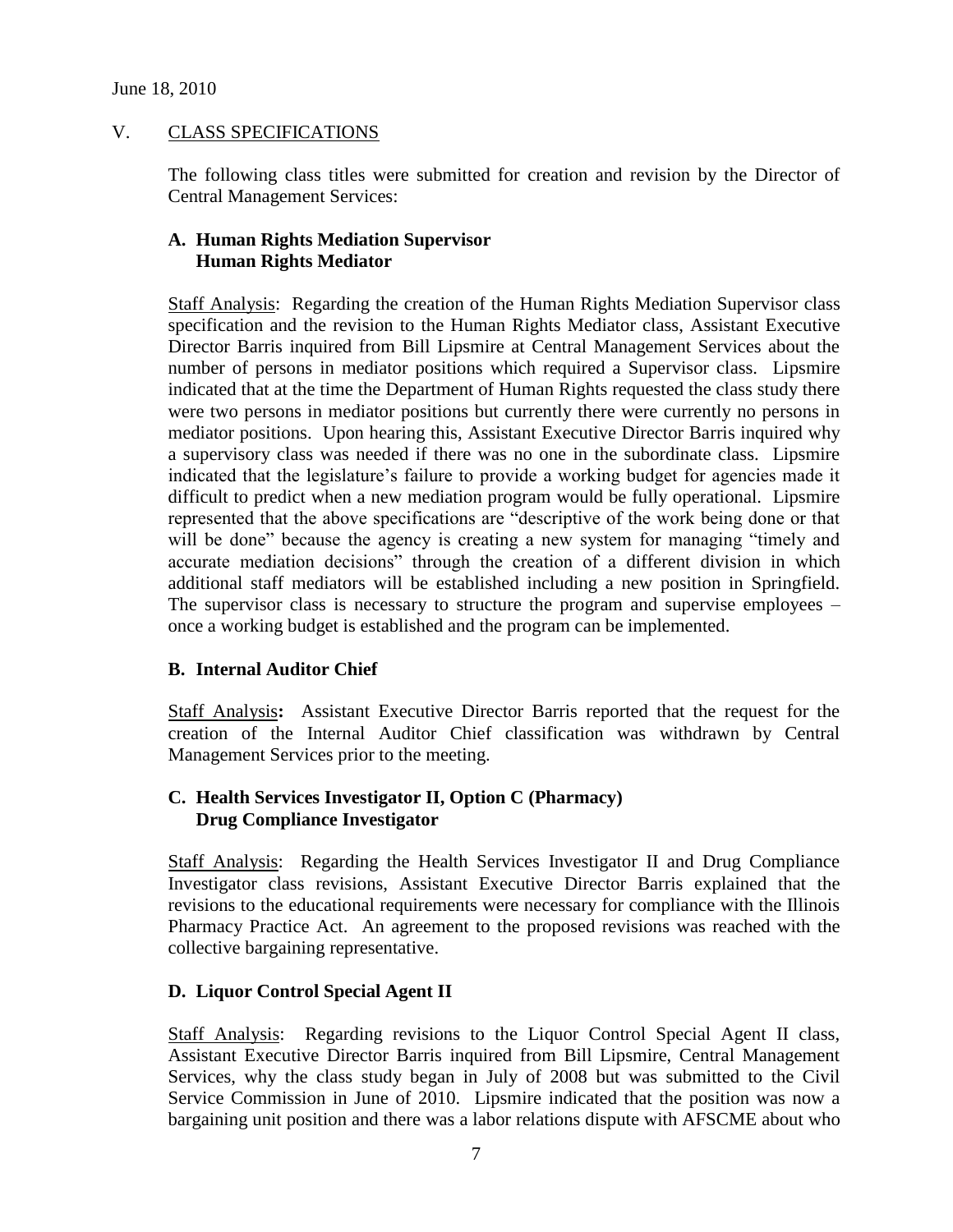had a right to handle complex investigations and the necessity that employees within the Liquor Control Special Agent II class also act as "lead workers" as opposed to "supervisors." Lipsmire indicated that an agreement to the proposed revisions was reached with the collective bargaining representative.

## **E. MH Recovery Support Specialist 1 MH Recovery Support Specialist 2**

Staff Analysis: Regarding revisions to the MH Recovery Support Specialist 1 and 2 classes, the class study indicates that certification as a Certified Recovery Support Specialist (CRSS) would replace certification as a Wellness Recovery Action Planning Facilitator (WRAP). Assistant Executive Director Barris asked Bill Lipsmire, Central Management Services, about the difference between the two certifications. Lipsmire indicated that the classes were unique because they required that a candidate must be someone who has recovered from a mental health problem and who would then provide support to clients who are trying to recover. At the time the classes were adopted, the certification process for the CRSS was not complete and the WRAP was already established for evaluating a candidate's qualifications. Now that CRSS was complete, the agency preferred the CRSS to be the sole qualification standard and WRAP be removed. An agreement to the proposed revisions was reached with the collective bargaining representative.

### **F. Mental Health Administrator I Mental Health Administrator II**

Staff Analysis: Regarding revisions to the Mental Health Administrator I and II class specifications, Assistant Executive Director Barris inquired from Bill Lipsmire, Central Management Services, how an employee could advance from a trainee class to an Administrator II class, or an Administrator II class to the Administrator I class, if the "successful completion of an approved training program" was removed from the Education and Experience sections of the class specs. Lipsmire indicated that the Illinois Department of Human Services facilities were no longer equipped to provide training to employees at the facilities so the agency needed to rely upon previous education and experience of candidates to fill the positions. An agreement to the proposed revisions was reached with the collective bargaining representative.

Regarding all of the above revisions, Chairman Kolker asked if an agreement had been reached with the appropriate collective bargaining unit and Commissioner Peterson asked if there was something in writing indicating that the changes had been approved by the union. It was explained that on each of the class studies requested by the agency and submitted by Central Management Services there is a special section in which collective bargaining approval is specifically addressed. In each of the above class studies, it is stated that an agreement had been reached in the collective bargaining process regarding each of the changes.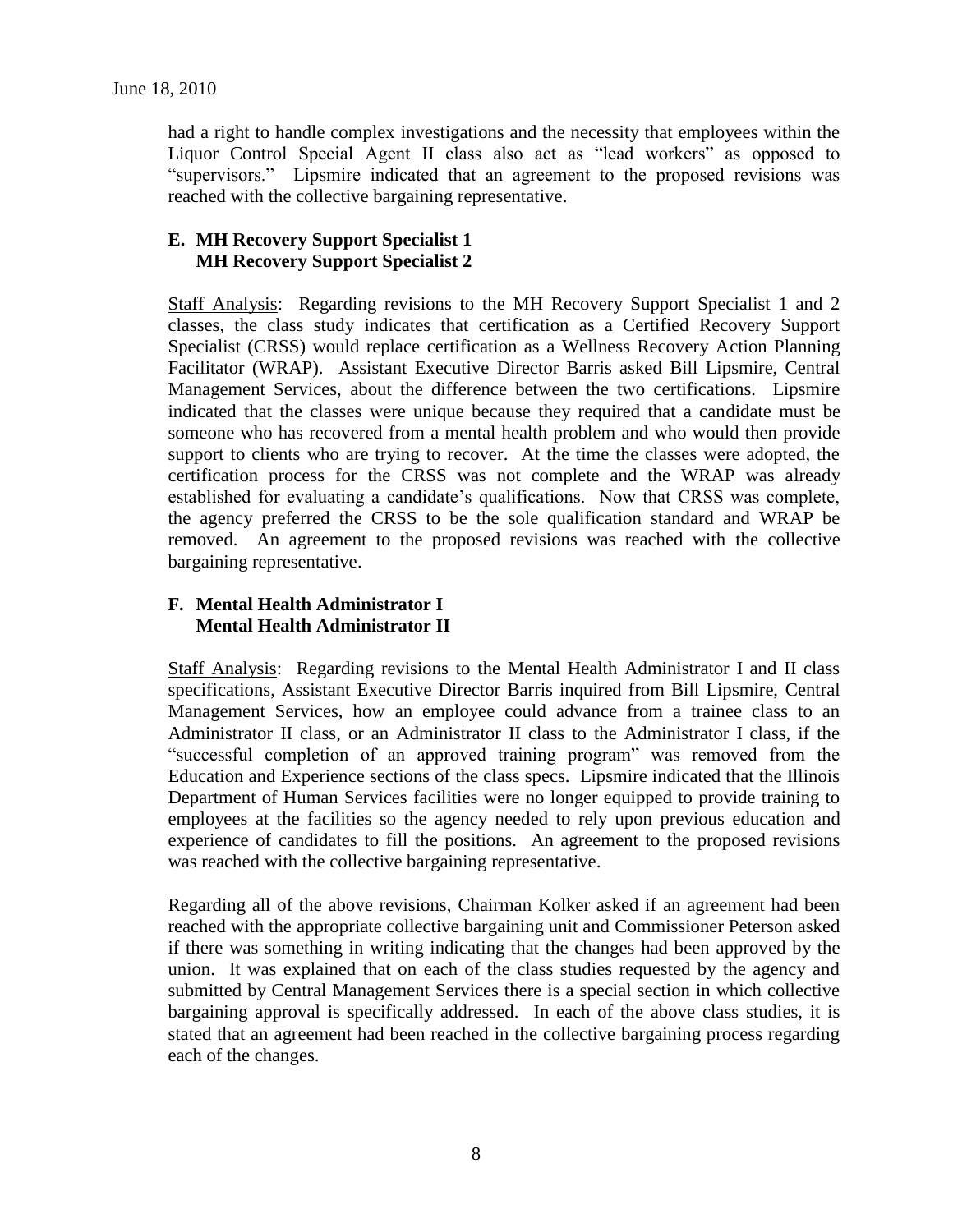**IT WAS MOVED BY COMMISSIONER DALIANIS, SECONDED BY COMMISSIONER BUKRABA, AND THE MOTION ADOPTED 5-0 TO APPROVE THE CREATION AND REVISION OF THE FOLLOWING CLASS TITLES TO BE EFFECTIVE JULY 1, 2010:**

- **A. Human Rights Mediation Supervisor (new) Human Rights Mediator (revise)**
- **C. Health Services Investigator II, Option C (Pharmacy) (revise) Drug Compliance Investigator (revise)**
- **D. Liquor Control Special Agent II (revise)**
- **E. MH Recovery Support Specialist 1 (revise) MH Recovery Support Specialist 2 (revise)**
- **F. Mental Health Administrator I (revise) Mental Health Administrator II (revise)**

**IT WAS MOVED BY COMMISSIONER PETERSON, SECONDED BY COMMISSIONER DALIANIS, AND THE MOTION ADOPTED 5-0 TO DISAPPROVE ANY CLASS SPECIFICATIONS RECEIVED BY THE COMMISSION NOT CONTAINED IN THIS REPORT TO ALLOW ADEQUATE STUDY.** 

#### VI. MOTION TO GO INTO EXECUTIVE SESSION

**IT WAS MOVED BY COMMISSIONER DALIANIS, SECONDED BY COMMISSIONER EWELL, AND BY ROLL CALL VOTE THE MOTION ADOPTED 5-0 TO HOLD AN EXECUTIVE SESSION PURSUANT TO SUBSECTIONS 2(c)(1), 2(c)(4), AND 2(c)(11) OF THE OPEN MEETINGS ACT.** 

| <b>KOLKER</b>   | YES        | <b>EWELL</b>    | <b>YES</b> |
|-----------------|------------|-----------------|------------|
| <b>PETERSON</b> | YES.       | <b>DALIANIS</b> | YES        |
| <b>BUKRABA</b>  | <b>YES</b> |                 |            |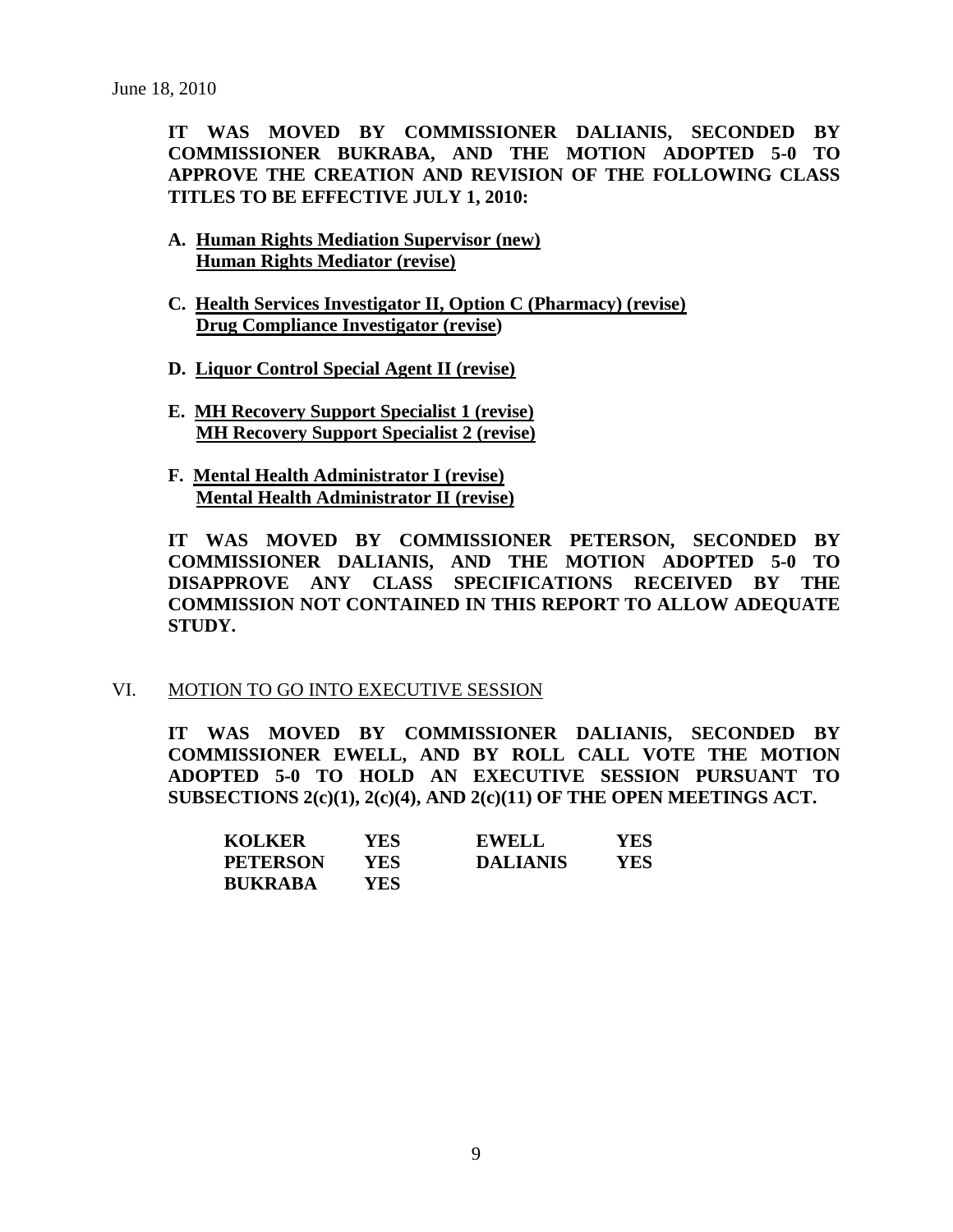#### VII. RECONVENE MEETING

Upon due and proper notice the regular meeting of the Illinois Civil Service Commission was reconvened at 160 North LaSalle Street, Suite S-901, Chicago, Illinois at 11:45 a.m.

#### PRESENT

Chris Kolker, Chairman (by telephone); Raymond W. Ewell, Barbara J. Peterson, Betty A. Bukraba, and Ares G. Dalianis, Commissioners; Daniel Stralka, Executive Director; and Andrew Barris, Assistant Executive Director.

### VIII. NON-MERIT APPOINTMENT REPORT

The Personnel Code permits non-merit appointments for a limited period of time, i.e., emergency appointments shall not exceed 60 days and shall not be renewed, and positions shall not be filled on a temporary or provisional basis for more than six months out of any twelve-month period. Consecutive non-merit appointments are not violative of the Code; however, they do present a possible evasion of merit principles and should be monitored. Set forth below is the number of consecutive non-merit appointments made by each department. These statistics are from the Department of Central Management Services' Consecutive Non-Merit Report.

| Agency                                   | 4/30/10        | 5/31/10               | 5/31/09       |
|------------------------------------------|----------------|-----------------------|---------------|
| Aging                                    |                |                       |               |
| <b>Central Management Services</b>       | ( )            |                       |               |
| <b>Children and Family Services</b>      | 6              | 6                     | 12            |
| <b>Criminal Justice Authority</b>        |                |                       |               |
| <b>Employment Security</b>               | 3              | $\mathcal{D}_{\cdot}$ | 4             |
| <b>Healthcare and Family Services</b>    |                |                       | 16            |
| <b>Historic Preservation Agency</b>      |                |                       |               |
| <b>Human Services</b>                    | $\overline{2}$ | っ                     |               |
| Law Enforcement Training Standards Board | 0              |                       |               |
| <b>Natural Resources</b>                 |                |                       |               |
| Property Tax Appeal Board                |                |                       |               |
| Transportation                           |                |                       | $\mathcal{R}$ |
| Veterans' Affairs                        |                |                       |               |
| <b>Workers' Compensation Commission</b>  |                |                       |               |
| Totals                                   | 16             | 12                    | 43            |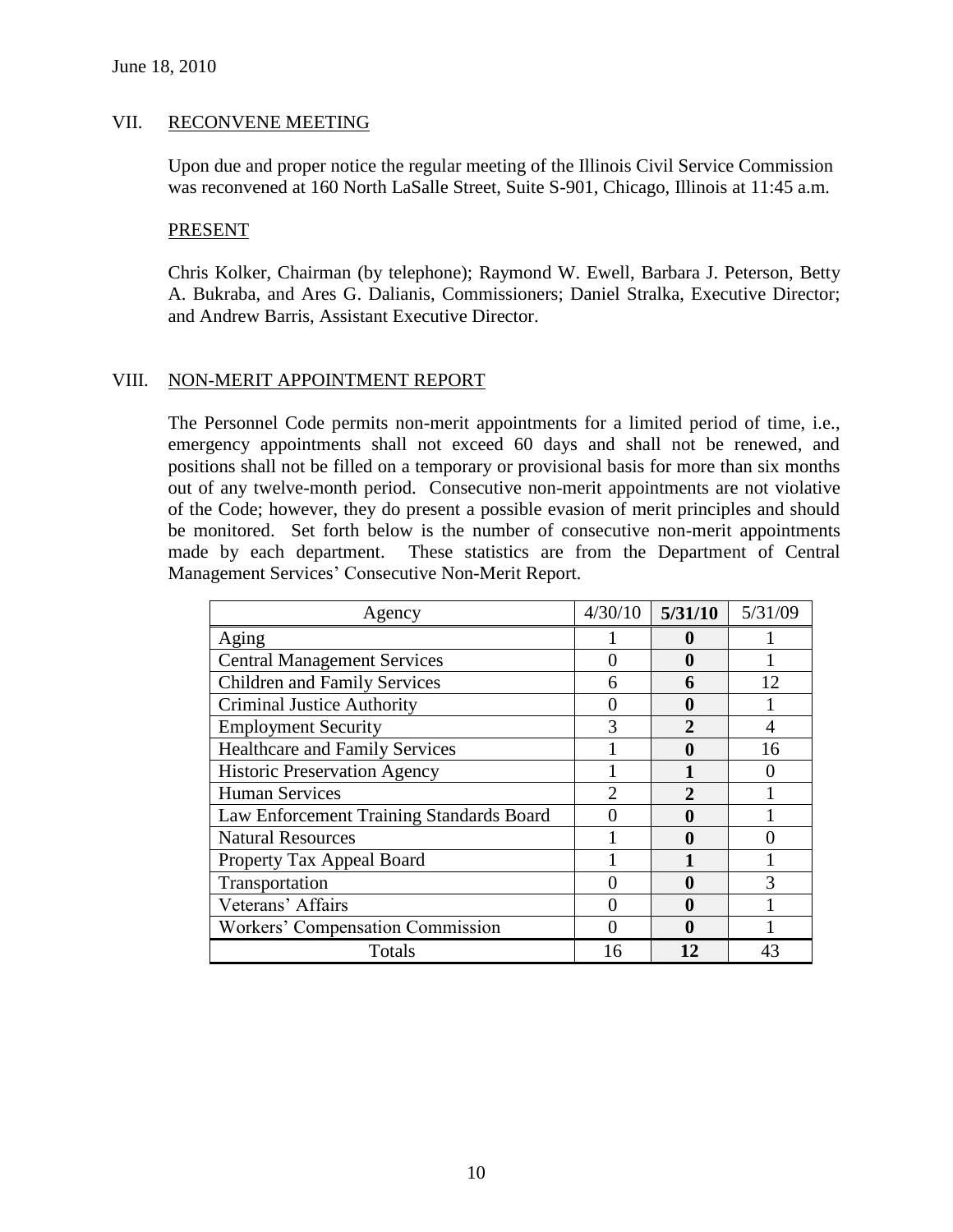### IX. INTERLOCUTORY APPEALS

#### **GT-50-09**

| Employee | Terese E. Burton                                                                                                  | <b>Appeal Date</b>              | 06/26/09                           |
|----------|-------------------------------------------------------------------------------------------------------------------|---------------------------------|------------------------------------|
| Agency   | <b>DFPR</b>                                                                                                       | <b>Decision Date</b>            | 05/26/10                           |
| Type     | <b>Geographical Transfer</b>                                                                                      | ALJ                             | Daniel Stralka                     |
| Issue(s) | Motion to Dismiss (relocation was not<br>a geographical transfer as set forth in<br>the Personnel Code and Rules) | <b>Proposal for</b><br>Decision | <b>Grant Motion to</b><br>Dismiss. |

**IT WAS MOVED BY COMMISSIONER DALIANIS, SECONDED BY COMMISSIONER BUKRABA, AND BY ROLL CALL VOTE OF 5-0 THE MOTION ADOPTED TO CONTINUE THE DECISION ON THE MOTION TO DISMISS UNTIL THE JULY 16, 2010 MEETING.** 

| <b>KOLKER</b>   | YES. | <b>EWELL</b>    | YES |
|-----------------|------|-----------------|-----|
| <b>PETERSON</b> | YES. | <b>DALIANIS</b> | YES |
| <b>BUKRABA</b>  | YES  |                 |     |

#### **DA-50-10**

| Employee | Joseph W. Bradley                   | <b>Appeal Date</b>  | 04/28/10               |
|----------|-------------------------------------|---------------------|------------------------|
| Agency   | <b>DVA</b>                          | Decision Date       | 06/04/10               |
| Type     | Discharge                           | AL J                | <b>Andrew Barris</b>   |
| Issue(s) | Motion to Dismiss (no jurisdiction; | <b>Proposal for</b> | <b>Grant Motion to</b> |
|          | probationary discharge)             | Decision            | Dismiss.               |

**IT WAS MOVED BY COMMISSIONER PETERSON, SECONDED BY COMMISSIONER DALIANIS, AND BY ROLL CALL VOTE OF 5-0 THE MOTION ADOPTED TO AFFIRM AND ADOPT THE ADMINISTRATIVE LAW JUDGE'S PROPOSAL FOR DECISION TO GRANT THE MOTION TO DISMISS AS MR. BRADLEY HAD NOT COMPLETED HIS PROBATIONARY PERIOD TO ACHIEVE THE STATUS OF A CERTIFIED EMPLOYEE SUBJECT TO JURISDICTION B WHEN HE WAS DISCHARGED AND THE COMMISSION HAS NO JURISDICTION OVER THIS MATTER.** 

| <b>KOLKER</b>   | YES  | <b>EWELL</b>    | <b>YES</b> |
|-----------------|------|-----------------|------------|
| <b>PETERSON</b> | YES. | <b>DALIANIS</b> | YES        |
| <b>BUKRABA</b>  | YES. |                 |            |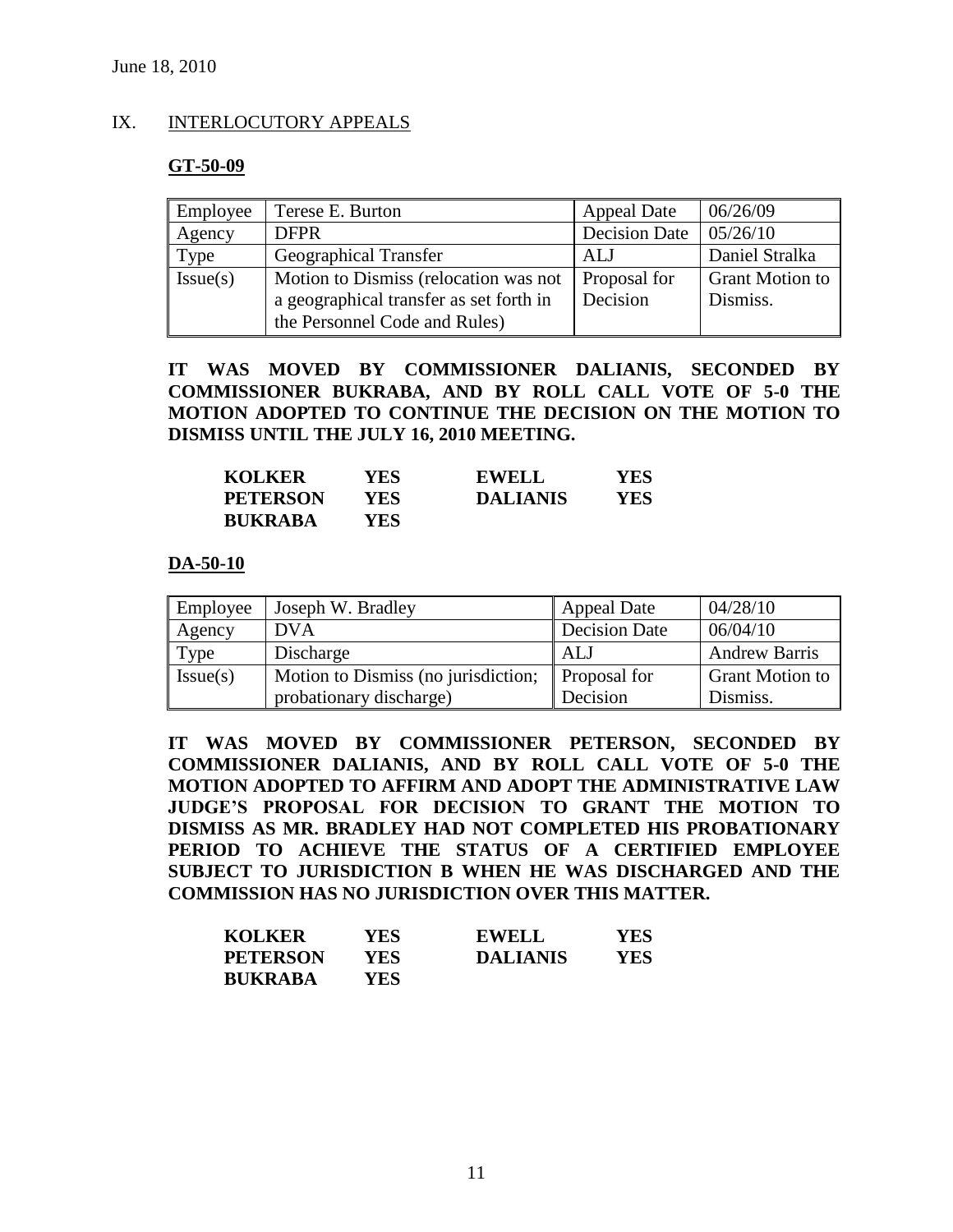### X. PUBLICLY ANNOUNCED DECISIONS RESULTING FROM APPEAL

### **DA-16-10**

| Employee  | Sophia Rawlings                      | <b>Appeal Date</b>       | 11/03/09                                                       |
|-----------|--------------------------------------|--------------------------|----------------------------------------------------------------|
| Agency    | <b>DCFS</b>                          | <b>Decision Date</b>     | 06/04/10                                                       |
| Type      | Discharge                            | <b>ALJ</b>               | <b>Andrew Barris</b>                                           |
| Change(s) | Negligent perform-<br>ance of duties | Proposal for<br>Decision | Charges are partially proven and<br>warrant 90-day suspension. |

**IT WAS MOVED BY COMMISSIONER PETERSON, SECONDED BY COMMISSIONER DALIANIS, AND BY ROLL CALL VOTE OF 5-0 THE MOTION ADOPTED TO AFFIRM AND ADOPT THE ADMINISTRATIVE LAW JUDGE'S PROPOSAL FOR DECISION THAT THE CHARGES ARE PARTIALLY PROVEN AND WARRANT 90-DAY SUSPENSION FOR THE REASONS SET FORTH IN THE PROPOSAL FOR DECISION DATED JUNE 4, 2010.**

| <b>KOLKER</b>   | YES  | <b>EWELL</b>    | YES |
|-----------------|------|-----------------|-----|
| <b>PETERSON</b> | YES. | <b>DALIANIS</b> | YES |
| <b>BUKRABA</b>  | YES. |                 |     |

**DA-46-10**

| Employee  | Nancy C. Yohnka                                             | <b>Appeal Date</b>       | 03/18/10                                 |
|-----------|-------------------------------------------------------------|--------------------------|------------------------------------------|
| Agency    | <b>DHS</b>                                                  | <b>Decision Date</b>     | 06/04/10                                 |
| Type      | Discharge                                                   | ALJ                      | Daniel Stralka                           |
| Change(s) | Failure to perform assigned<br>duties; unauthorized absence | Proposal for<br>Decision | Charges are proven and<br>warrant 35-day |
|           |                                                             |                          | suspension.                              |

**IT WAS MOVED BY COMMISSIONER BUKRABA, SECONDED BY COMMISSIONER DALIANIS, AND BY ROLL CALL VOTE OF 5-0 THE MOTION ADOPTED TO AFFIRM AND ADOPT THE ADMINISTRATIVE LAW JUDGE'S PROPOSAL FOR DECISION THAT THE CHARGES ARE PROVEN AND WARRANT A 35-DAY SUSPENSION IN LIEU OF DISCHARGE FOR THE REASONS SET FORTH IN THE PROPOSAL FOR DECISION DATED JUNE 4, 2010.** 

| <b>KOLKER</b>   | YES. | <b>EWELL</b>    | <b>YES</b> |
|-----------------|------|-----------------|------------|
| <b>PETERSON</b> | YES  | <b>DALIANIS</b> | YES        |
| <b>BUKRABA</b>  | YES. |                 |            |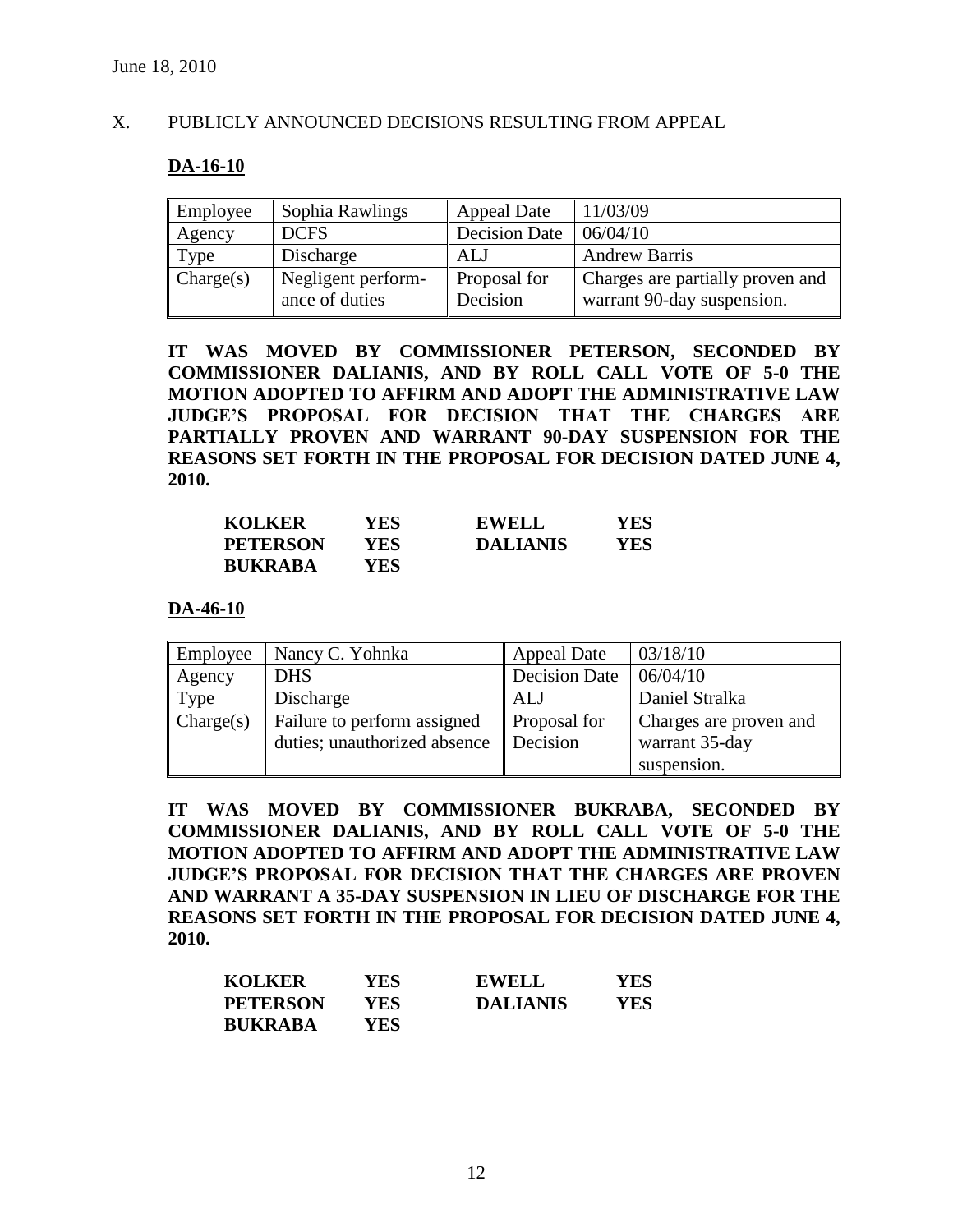### XI. APPEAL TERMINATED WITHOUT DECISION ON THE MERITS

### **RV-8-10**

| Petitioner | AFSCME, Council 31                                           | <b>Appeal Date</b>       | 9/15/09                                      |
|------------|--------------------------------------------------------------|--------------------------|----------------------------------------------|
| Agency     | DHS & CMS                                                    | <b>Decision Date</b>     | 5/26/10                                      |
| Type       | <b>Rule Violation</b>                                        | AL J                     | Daniel Stralka                               |
| Issue(s)   | Use of personal service<br>contracts in violation of Section | Proposal for<br>Decision | Dismissed subject to<br>Commission approval; |
|            | 4 of the Personnel Code                                      |                          | withdrawn.                                   |

### **IT WAS MOVED BY COMMISSIONER PETERSON, SECONDED BY COMMISSIONER EWELL, AND BY ROLL CALL VOTE OF 5-0 THE MOTION ADOPTED TO AFFIRM AND ADOPT THE ADMINISTRATIVE LAW JUDGE'S PROPOSAL FOR DECISION TO DISMISS THE APPEAL.**

| <b>KOLKER</b>   | YES  | <b>EWELL</b>    | YES |
|-----------------|------|-----------------|-----|
| <b>PETERSON</b> | YES  | <b>DALIANIS</b> | YES |
| <b>BUKRABA</b>  | YES. |                 |     |

### XII. REVIEW OF EXECUTIVE SESSION MINUTES PURSUANT TO OPEN MEETINGS ACT

**IT WAS MOVED BY COMMISSIONER PETERSON, SECONDED BY COMMISSIONER DALIANIS, AND THE MOTION ADOPTED 5-0 THAT AFTER REVIEW OF EXECUTIVE SESSION MINUTES PURSUANT TO THE OPEN MEETINGS ACT, THE NEED FOR CONFIDENTIALITY STILL EXISTS AS TO ALL THOSE MINUTES.**

### XIII. STAFF REPORT

Executive Director Stralka reported:

- The Commission's fiscal year 2011 budget was reduced by five percent, contrary to earlier representations. A management plan is being drafted to meet this reduction.
- Sandra Guppy has resigned from the position of fiscal officer effective June 30, 2010. All the Commissioners joined in commending Sandy for her years of fine service and wishing her well in her retirement.